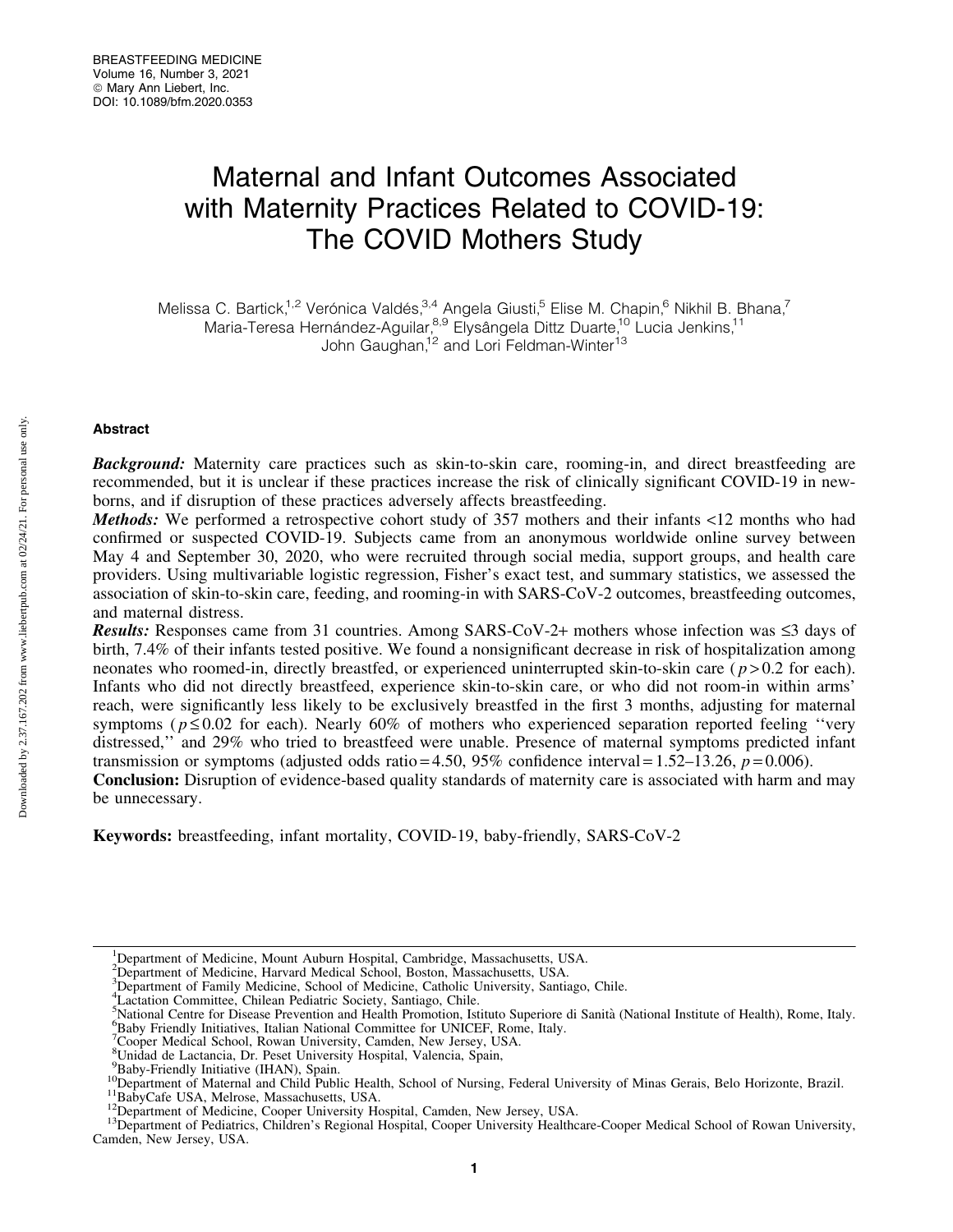IN MARCH 2020, recommendations for the maternity care<br>practices for mothers infected with SARS-CoV-2 and their infants were inconsistent. The standards of quality for maternity care practices that support breastfeeding serve as the framework for the Baby-Friendly Hospital designation.<sup>1</sup> Although as early as March 2020, the World Health Organization (WHO) and the United Nations Children's Fund (UNICEF) had strongly recommended breastfeeding and skinto-skin contact, $2,3$  recommendations from others varied.<sup>4–8</sup> The risk of direct contact with newborns was unknown, and in some countries, infants were routinely separated from their mothers if the mothers had known or suspected infection.

Many countries issued guidance to separate or considering separating mothers from their newborns (Philippines, Malaysia, China, and initially the United States),  $47,9-11$  sometimes while allowing expressed mothers' milk to be fed to the infant by an uninfected caregiver.<sup>7</sup> Other countries, particularly in Europe and Latin America, recommended maternity care practices during the pandemic that were consistent with WHO/UNICEF pandemic guidelines with respect to breastfeeding, skin-to-skin care, and rooming-in.<sup>5,6,12–17</sup>

Although there have been several commentaries on the importance of keeping mothers and infants together and supporting breastfeeding practices, $18-21$  there have been little published data on Baby-Friendly practices such as uninterrupted skin-to-skin contact, direct breastfeeding, or rooming-in with the infant within arms' reach during the pandemic, as related to viral transmission. We were specifically interested in testing the infant being within arms' reach, which allows for easier feeding and recognition of hunger cues, $\frac{1}{x}$  as opposed to being in the same room but out of reach, for example, 2 m away.

Since launching our study, several studies have been published. One study estimated the negative effects of separation on breastfeeding both in-hospital and after discharge.<sup>22</sup> The American Academy of Pediatrics (AAP) perinatal COVID-19 registry published online data about the safety of rooming-in and direct breastfeeding in July and October, with  $>3,500$  mother/infant dyads, but did not include specifics about infant distance from the mother. $^{23}$ 

In July and August 2020, data were published by 2 metropolitan New York hospitals that practiced rooming-in, skin-toskin care, and direct breastfeeding, each with very different transmission rates (0% and  $6.7\%$ ).<sup>24,25</sup> Another study was published in October from one large academic medical center in New York which allowed rooming-in and direct breastfeeding.26 In all three of these studies, safety measures, masks, and hand hygiene were practiced and no sites experienced COVID-19-related adverse outcomes in the newborns. A multicenter Spanish study where breastfeeding and skin-toskin care was often allowed was published in September and showed no SARS-CoV-2 transmission to newborns.<sup>27</sup> In an October meta-analysis of 176 cases from 74 published articles of neonatal SARS-CoV-2 infection, mother–baby separation appeared to be beneficial.<sup>28</sup> Hospital-based studies may not capture the same kind of data as directly asking mothers themselves about their experiences.

In March of 2020, we sought to examine whether roomingin within arms' reach, direct breastfeeding, and uninterrupted skin-to-skin care were inferior to separation with regard to viral transmission and/or clinically significant COVID-19, and whether breastfeeding might protect infants against hospitalization for COVID-19. We also wanted to examine the effects of separation on the mother.

#### Materials and Methods

In this document, ''COVID-19'' refers to infection with SARS-CoV-2, which can be asymptomatic. ''Confirmed COVID-19'' means laboratory confirmation of infection, that is, ''SARS-CoV-2+.'' ''Suspected COVID-19'' indicates infection was suspected or likely because of the history, symptoms, and/or other tests, but no test for SARS-CoV-2 was performed, or infection was suspected even if a test did not show SARS-CoV-2.

We conducted a retrospective cohort study comprising of a one-time online survey of mothers with laboratory-confirmed or clinically suspected COVID-19. It included questions about their maternity care experiences, their and their infant's symptoms, their and their infant's SARS-CoV-2 test results, and their feeding history. Mothers were excluded if they were <18 years, if they were not the female birth mother, if the infant was not over 1 month old when the mother completed the survey, or <12 months old at the time of the infection, and neither the mother nor the infant had confirmed or suspected COVID-19.

The survey was terminated if the respondent did not meet screening criteria. We required the mother to wait until her infant was at least 1 month old to complete the survey so that we could learn the eventual outcomes of her birth experiences. We limited the survey to cisgender biological mothers so that there would not be known biological or hormonal reasons for breastfeeding problems (see online Supplementary Appendix SA1). At the time of our study launch, the countries with the highest prevalence of COVID-19 included the United States, Italy, and Spain.

The survey was eventually conducted in 10 languages (see Survey text online). English, Spanish, and French versions launched initially on May 4, 2020. Chinese and Japanese versions were added in early May. Residents of European countries were excluded until July 1, at which time Italian and German versions were added. Brazilian Portuguese was added shortly thereafter. Hindi and peninsular Arabic were added in August. The study was closed on September 30, 2020, guided by the desire to provide evidence to support clinical practice at a time when the evidence was scarce.

Respondents were told that their responses were anonymous. To more easily meet the requirements of the General Data Protection Regulation necessary for distribution in European countries, IP addresses were not collected and European respondents were informed of this fact in their consent question. Survey settings allowed a respondent to retake the survey, as several conditions made it necessary for mothers who were initially screened out to retake the survey later (e.g., infant age <1 month, or country of residence). However, this added the potential for duplicate responses.

Retrospectively, we evaluated every response and excluded those that had a high likelihood of being nongenuine, were duplications, or had responses not relevant to mother– infant transmission (Fig. 1 and Supplementary Appendix SA1). These criteria included responses in which the infant and maternal infections were separated by more than 1 month, responses in which the infant infection preceded the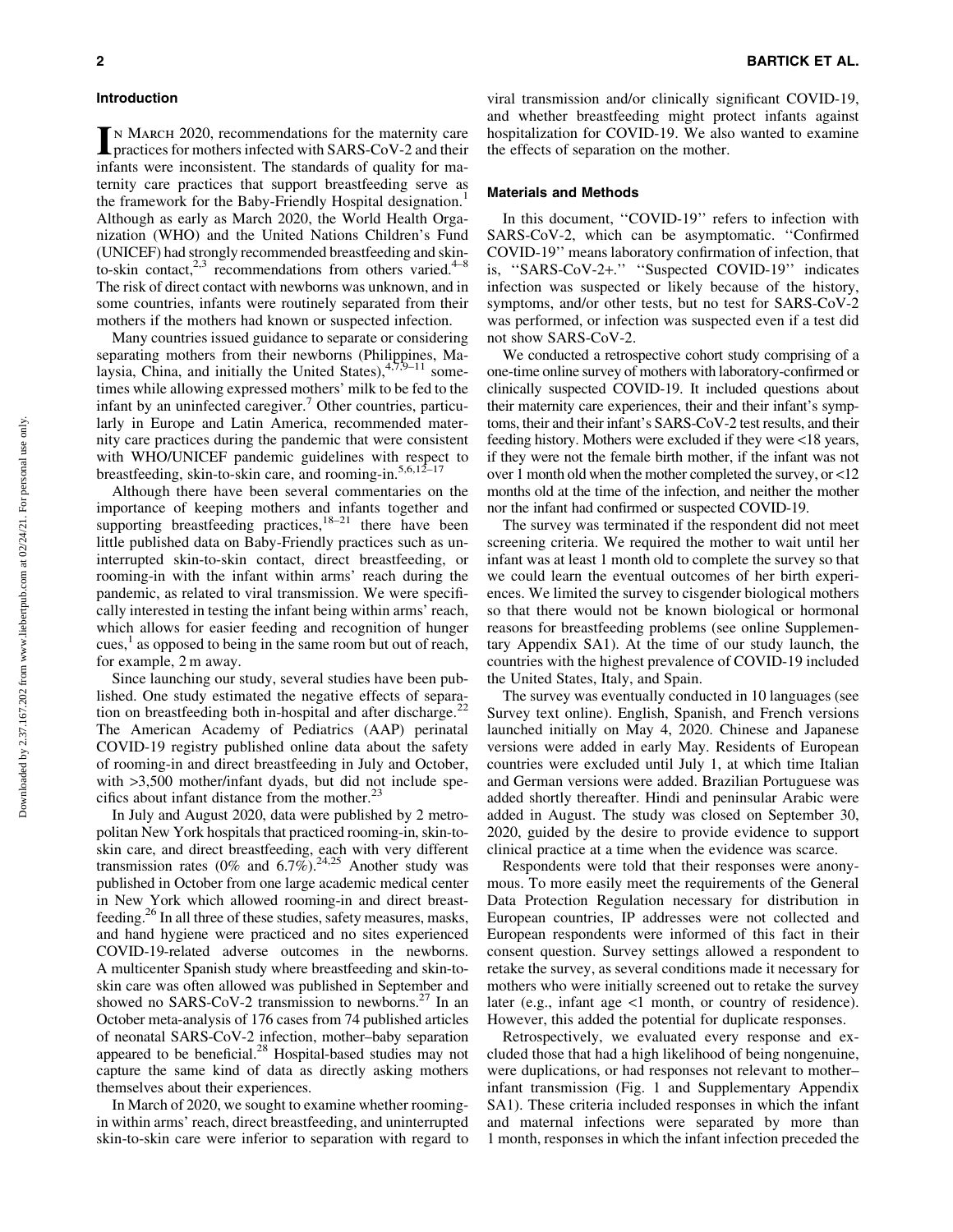

FIG. 1. Enrollment diagram.

maternal infection, responses with rapid sequential timestamps in the same language together with inconsistent answers (e.g., a mother who said COVID-19 was not suspected at delivery but also said her doctor or midwife suspected it at delivery), and those for whom the language of the response was very incongruous with the stated country of residence. For example, we deleted a respondent who answered in Japanese as a resident of Malawi (see online Supplementary Appendix SA1). We erred on deleting suspicious survey respondents at the risk of deleting some genuine ones.

Mothers were recruited through social media platforms, particularly those of mothers' groups and breastfeeding support organizations, such as La Leche League (United States and worldwide), US Baby Cafés, Amamanta (Spain), and the Italian Breastfeeding Movement; through local offices of the U.S. Supplemental Nutritional Program for Women Infants and Children (WIC); through health care providers who knew of mothers who had had COVID-19, including lactation specialists, midwives, and physicians, including members of the Academy of Breastfeeding Medicine; and by word of mouth. There was no compensation for participation.

Our initial primary outcomes were assessment of infant SARS-CoV-2 infection and severity in neonates by exposure to rooming-in, direct breastfeeding, and skin-to-skin care from mothers with confirmed and/or suspected COVID-19. Secondary outcomes included assessment of SARS-CoV-2 infection and severity among infants 1 month old or older after exposure to mothers with confirmed or suspected COVID-19, as predicted by the exposure to exclusive breastfeeding. Secondary outcomes also included assessing the average duration of self-reported separation from mothers and neonates owing to COVID-19, and whether such separation caused maternal distress or impacted her ability to breastfeed.

## Sample size and statistical analysis

Estimations of sample size before recruitment were challenging as there were no known estimates of effect size of maternity care practices and breastfeeding on infant transmission or hospitalization. We estimated a sample size of 324 would be sufficient to detect a 7% difference in any of our three primary outcomes at an alpha of 0.05 and power of 0.8. Statistical analysis was performed using Stata version 16 and SAS version 9.4.

For all outcomes examining infant illness, outcome was a dichotomous variable using the combined outcome of testing positive or having symptomatic infection versus no infection. We estimated breastfeeding outcomes from the question ''How would you describe your baby's diet in the first 3 months of life?'' The respondent could pick from 4 possible choices ranging from exclusive breastfeeding/human milk feeding to feeding exclusively with infant formula. Although all mothers answered this question and the questions about maternity practices, we adjusted for maternal symptoms using only those mothers who reported infection in the first 3 months of their infant's life to match the predictor of infant diet in the first 3 months of life. In the analysis, exclusive breastfeeding and direct breastfeeding were handled as dichotomous variables. Skin-to-skin care, maternal symptoms, infant diet, and rooming-in were handled as ordinal/indicator variables, except when collapsed into dichotomous variables when appropriate (e.g., for logistic regression outcomes or Fisher's exact testing). Direct breastfeeding and hospitalization were handled as dichotomous variables. Outcomes were analyzed using multivariable logistic regression, except for certain analyses with small sample sizes, where we used Fisher's exact test. Severity of maternal illness was considered a confounder for maternity practices on infant illness, and infant diet was a potential confounder in examining effect of maternal symptoms on infant illness. Sensitivity analyses were also performed.

The study was deemed exempt by the Institutional Review Boards (or their equivalents) of Harvard University, Cooper University Health Care, the National Institute of Health of Italy, the Ministry of Health of Spain, Hospital Sofia Feldman in Belo Horizonte, Brazil, and complied with the General Data Protection Regulation. The study was unfunded.

## **Results**

A total of 1,830 responses were obtained, of which 415 met eligibility criteria. Among the 1,415 ineligible responses, almost all fulfilled one or more of the following criteria (in order): (1) neither mother nor baby had confirmed or suspected COVID-19, (2) respondent did not finish the survey, (3) infant was either >12 months or <1 month (Fig. 1 and Supplementary Appendix SA1). Of those remaining, 58 were deleted because they met criteria for having a high likelihood for being not genuine, being duplications, or their responses indicated situations irrelevant to mother–infant transmission (Supplementary Appendix SA1). A total of 357 responses remained for analysis (Fig. 1, and summarized in Tables 1–3). Included respondents came from 31 countries, mostly from the United States, Europe, and Latin America (Table 1). Despite significant outreach, no eligible responses were obtained from China, Japan, or India. The respondents overwhelmingly breastfed their infants, with <2% of all respondents answering that they only used infant formula during their infant's first 3 months (Table 3). Just over 1/3 (36.1%) of the total sample of 357 were mothers who reported a confirmed or suspected infection when their infant was a neonate  $(\leq 30 \text{ days old})$  (Table 1).

In six cases, only the infant had confirmed or suspected COVID-19, and not the mother. Of these six cases, four had a positive test. All such infants were at least 1 month old, and five were from the United States or Europe. There were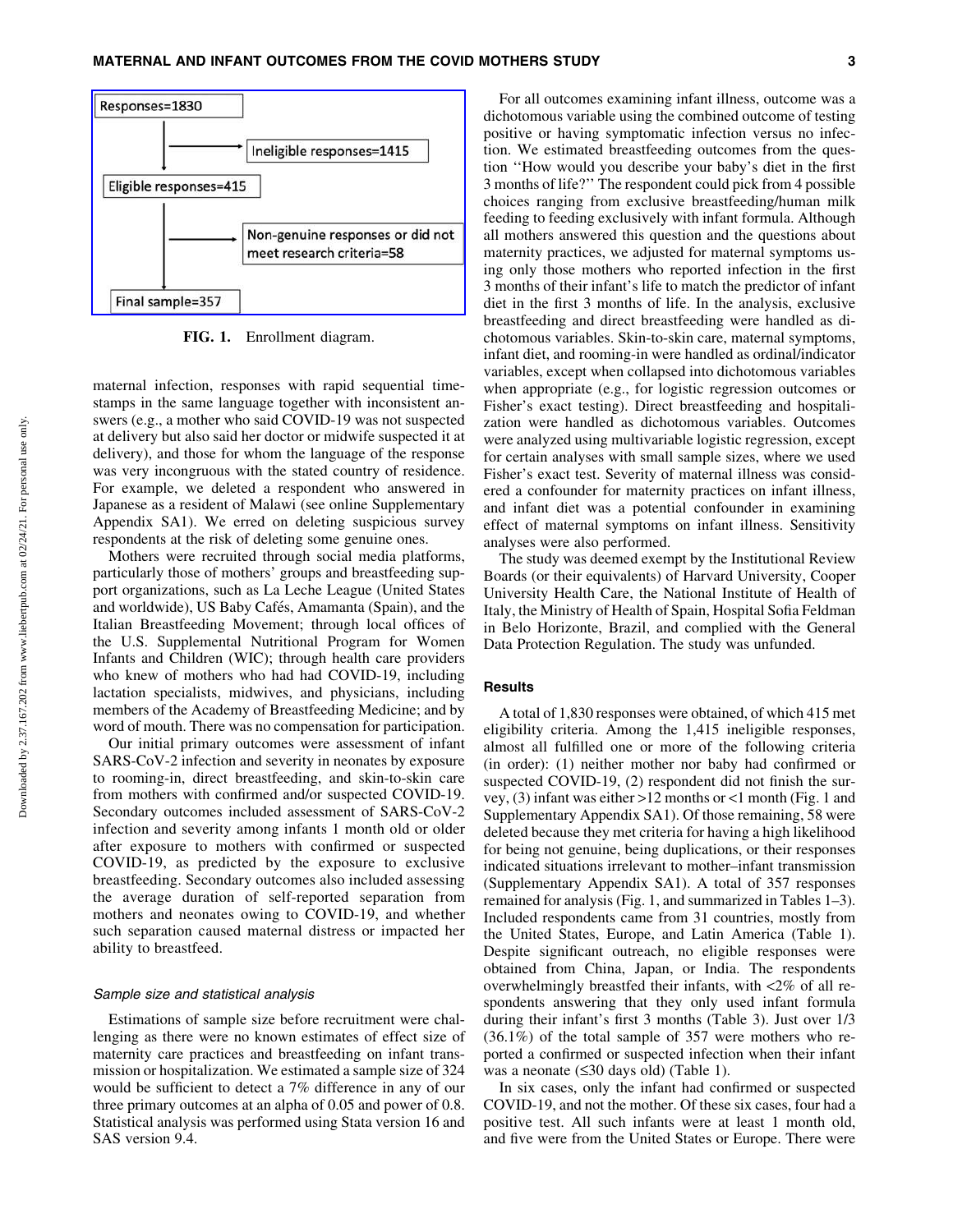|                                                                                                                                                                                                                                                                                                   | Respondents with<br>infection in neonatal<br>$period (0-30 days)$<br>$n = 129/357$ (36.1%)                                                                                                                                                                                                                                                        | Respondents with<br>infection in post-<br>neonatal period<br>$(1-12$ months)<br>$n = 228/357(63.9\%)$                                                                                                                                                         | Total<br>respondents,<br>$N = 357 (100\%)$             |
|---------------------------------------------------------------------------------------------------------------------------------------------------------------------------------------------------------------------------------------------------------------------------------------------------|---------------------------------------------------------------------------------------------------------------------------------------------------------------------------------------------------------------------------------------------------------------------------------------------------------------------------------------------------|---------------------------------------------------------------------------------------------------------------------------------------------------------------------------------------------------------------------------------------------------------------|--------------------------------------------------------|
| Infants with confirmed or suspected<br>COVID-19                                                                                                                                                                                                                                                   | 45/129 (34.9%)                                                                                                                                                                                                                                                                                                                                    | 183/228 (80.3%)                                                                                                                                                                                                                                               | 234/357 (65.5%)                                        |
| Infants without confirmed or suspected<br>COVID-19                                                                                                                                                                                                                                                | 84/129 (65.1%)                                                                                                                                                                                                                                                                                                                                    | 39/228 (17.1%)                                                                                                                                                                                                                                                | 123/357 (34.5%)                                        |
| Infant had confirmed or suspected<br>COVID-19 but mother did NOT have<br>confirmed/suspected COVID-19                                                                                                                                                                                             | $0/129(0\%)$                                                                                                                                                                                                                                                                                                                                      | $6/228$ $(2.6\%)$                                                                                                                                                                                                                                             | 6/357(1.7%)                                            |
| Overall SARS-CoV-2+ rate of infants<br>of mothers with confirmed<br>or suspected COVID-19                                                                                                                                                                                                         | 7/105 (6.7%) in first 3 days,<br>15/129 (11.6%)<br>in first 30 days                                                                                                                                                                                                                                                                               | 37/222 (16.7%)                                                                                                                                                                                                                                                | 52/351 (14.8%)                                         |
| Overall SARS-CoV-2+ rate of infants<br>of SARS-CoV-2+ mothers                                                                                                                                                                                                                                     | 6/81 (7.4%) first 3 days,<br>14/99 (14.1%) first 30 days                                                                                                                                                                                                                                                                                          | 30/93 (32.2%)                                                                                                                                                                                                                                                 | 44/222 (19.8%)                                         |
| Infants with confirmed/suspected<br>COVID-19: asymptomatic                                                                                                                                                                                                                                        | 35/45 (77.8%)                                                                                                                                                                                                                                                                                                                                     | 66/189 (34.9%)                                                                                                                                                                                                                                                | 101/234 (43.2%)                                        |
| Infants with confirmed/suspected<br>COVID-19: mild symptoms                                                                                                                                                                                                                                       | $6/45$ $(13.3\%)$                                                                                                                                                                                                                                                                                                                                 | 116/189 (61.4%)                                                                                                                                                                                                                                               | 122/234 (52.1%)                                        |
| Infants with confirmed/suspected<br>COVID-19: hospitalized (non-ICU)                                                                                                                                                                                                                              | $2/45$ $(4.4\%)$                                                                                                                                                                                                                                                                                                                                  | 7/189 (3.7%)                                                                                                                                                                                                                                                  | 9/234(3.8%)                                            |
| Infants with confirmed/suspected<br>COVID-19: required mechanical<br>ventilation                                                                                                                                                                                                                  | $2/45$ $(4.4\%)$                                                                                                                                                                                                                                                                                                                                  | $0/189(0\%)$                                                                                                                                                                                                                                                  | $2/234(0.9\%)$                                         |
| Infant died<br>Mother SARS-CoV-2+                                                                                                                                                                                                                                                                 | $0/129(0\%)$<br>81/105 (77.1%) of infections<br>from $\leq$ 3 days after birth,<br>99/129 (76.7%) of infections                                                                                                                                                                                                                                   | 0/228(0%)<br>123/228 (53.9%)                                                                                                                                                                                                                                  | $0/357(0\%)$<br>222/357 (62.2%)                        |
| Mothers with confirmed or suspected<br>COVID-19                                                                                                                                                                                                                                                   | from first 30 days after birth<br>129/351 (36.8%)                                                                                                                                                                                                                                                                                                 | 222/351 (63.3%)                                                                                                                                                                                                                                               | 351/357 (98.3%)                                        |
| Mothers SARS-CoV-2+: asymptomatic                                                                                                                                                                                                                                                                 | 31/81 (38.2%) first 3 days<br>35/99 (35.4%) first 30 days                                                                                                                                                                                                                                                                                         | 7/123(5.7%)                                                                                                                                                                                                                                                   | 42/222 (18.9%)                                         |
| Mothers with confirmed or suspected<br>COVID-19: asymptomatic                                                                                                                                                                                                                                     | $35/103$ (33.9%) $\le$ first 3 days,<br>39/127 (30.7%) first 30 days<br>(missing data: $2/129 = 1.5\%$ )                                                                                                                                                                                                                                          | 20/218 (9.2%)<br>(missing data:<br>$4/222 = 1.8\%)$                                                                                                                                                                                                           | 59/351 (16.8%)<br>(missing data:<br>$6/351 = 1.7\%)$   |
| Mothers with confirmed or suspected<br>COVID-19: mild symptoms                                                                                                                                                                                                                                    | 75/127 (59.1%)                                                                                                                                                                                                                                                                                                                                    | 185/218 (84.9%)                                                                                                                                                                                                                                               | 260/345 (75.3%)                                        |
| Mothers with confirmed or suspected<br>COVID-19: too sick to care for infant<br>or needed oxygen                                                                                                                                                                                                  | 12/127 (9.4%)                                                                                                                                                                                                                                                                                                                                     | 13/218 (6.0%)                                                                                                                                                                                                                                                 | 25/345 (7.2%)                                          |
| Mothers with confirmed or suspected<br>COVID-19: required mechanical<br>ventilation                                                                                                                                                                                                               | $1/127(0.8\%)$                                                                                                                                                                                                                                                                                                                                    | $0/218(0\%)$                                                                                                                                                                                                                                                  | 1/345(0.3%)                                            |
| Countries of residence of mothers $(n=31)$ countries total representing $n=357$ respondents)<br>Regions:<br>North America: 212 (60.0%)<br>Latin America: 69 (19.3%)<br>Europe: 88(24.7%)<br>Africa: 3 (0.8%)<br>Middle East (including Turkey):<br>9(2.5%)<br>Asia: 1 (0.3%)<br>Oceania: 1 (0.3%) | Countries with $\geq$ 3 respondents: Countries with<br>Argentina: $3(0.8\%)$<br>Brazil: 18 (4.9%)<br>Canada: $4(1.1\%)$<br>Chile: 13 (3.6%)<br>Ecuador: $3(0.8\%)$<br>Germany: 29 (8.1%)<br>Italy: 13 (3.6%)<br>Mexico: 21 (5.9%)<br>Peru; 7 (2%)<br>Saudi Arabia: 3 (0.8%)<br>Spain: 33 (9.2%)<br>Turkey: 3 (0.8%)<br>United Kingdom: $4(1.1\%)$ | $\leq$ 3 respondents:<br>Bolivia, Kuwait,<br>Romania, South<br>Africa (2) (0.6%)<br>Andorra, Australia,<br>Belgium, Columbia,<br>El Salvador, France,<br>Hungary, Indonesia,<br>Russia, Serbia,<br>Switzerland,<br>United Arab Emirates,<br>Zambia (1) (0.3%) | Note: China, Japan,<br>and India had no<br>respondents |

Because mothers of neonates completed the survey at least 1 month after giving birth, they would have known test results if a test was carried out. Thus, if they answered ''suspected COVID'' in the survey, they likely were not tested or infection was suspected even if a test did not show SARS-CoV-2. In the beginning of the pandemic, testing was not readily available in many locations.

United States: 182 (51.0%)

ICU, intensive care unit.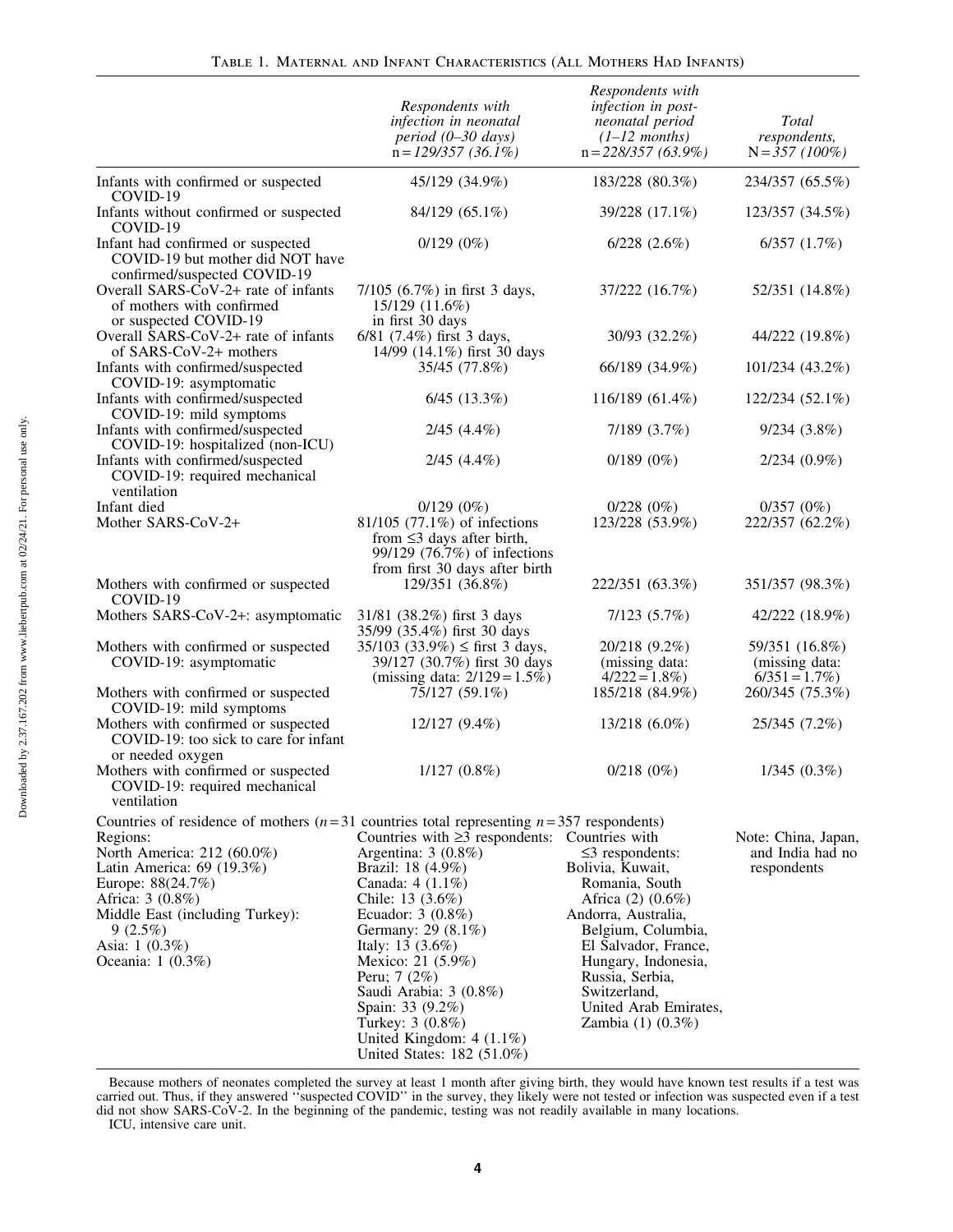|                                                                                   | <i>Neonates</i><br>$(0-30 \text{ days})$<br>$n = 129$ (36.1%) | Older infants (comparator<br>$group)$ (1–12 months)<br>$n=228(63.9\%)$ | Difference, (95% CI),<br>$p-value$           |
|-----------------------------------------------------------------------------------|---------------------------------------------------------------|------------------------------------------------------------------------|----------------------------------------------|
| Cesarean birth rate                                                               | 35/129 (27.1%)                                                | 78/208 (37.5%)                                                         | $-0.10$ ( $-0.20$ to $-0.00$ ), 0.05         |
| Infant and mother experienced<br>skin-to-skin for at least<br>an hour after birth | 50/128 (39.0%) (missing<br>data: $1/129 = 0.08\%)$            | 105/208 (50.4%) (missing<br>data: $20/228 = 8.8\%)$                    | $-0.11$ ( $-0.22$ to $-0.01$ ), 0.04         |
| Infant taken at delivery<br>without maternal contact                              | 37/128 (28.9%) (missing<br>data: $1/129 = 0.08\%)$            | $30/208$ (14.4%) (missing<br>data: $20/228 = 8.8\%)$                   | $0.14$ (0.05 to 0.24), 0.001                 |
| Infant directly breastfed during<br>birth hospitalization or after birth          | 92/129 (71.3%)                                                | 210/222 (94.6%)                                                        | $-0.23$ ( $-0.0.32$ to $-0.15$ ),<br>< 0.001 |
| Infant stayed within arms' reach<br>of mother                                     | 78/129 (60.4%)                                                | 203/222 (91.0%)                                                        | $-0.31$ (-0.40 to -0.22),<br>$\leq 0.001$    |
| Infant stayed in the same room<br>but not within arms' reach                      | 16/129 (12.4%)                                                | 10/222(4.5%)                                                           | $0.08$ (0.02 to 0.14), 0.006                 |
| Infant stayed in separate room<br>after birth (e.g., nursery)                     | 35/129 (27.1%)                                                | $(9/222)$ $(4.1\%)$                                                    | $0.23$ (0.15 to 0.31), 0.001                 |

Table 2. Differences in Maternity Practices Between Neonates Affected By Possible COVID-19 and Older Infants Whose Births Were Not Directly Affected By COVID-19

We asked all mothers about their maternity care practices. The table depicts maternity practices among neonates directly affected by possible maternal infection, compared with those of older infants whose births were not directly affected by possible maternal infection. CI, confidence interval.

11 hospitalized infants, only 6 of whom were SARS-CoV-2+. Of the 11, 2 required mechanical ventilation, both of whom were neonates, and one of whom was not SARS-CoV-2+ but whose mother tested positive (and resided in a high-income country). There were two other hospitalized neonates who did not require mechanical ventilation, only one of whom was SARS-CoV-2+. The seven remaining hospitalized infants included two of the six infants whose mother did not have COVID-19. Only one of these two infants was SARS-CoV-2+, calling the diagnosis into question. Among the 11 hospitalized infants, 4 were from the United States, 4 were from South America, and 3 were from Europe. None of the 11 infants were reported to have underlying medical problems, including prematurity. Given that only 6 of the 11 hospitalized had positive tests, including only 1 of the ventilated infants, it is unclear how many of the 11 infants actually had COVID-19 and if so, if that was the reason for hospitalization and/or mechanical ventilation.

#### Primary outcomes

We found no statistically significant increase in the odds of the combined outcome of an infant becoming SARS-CoV-2+ or getting symptoms when we compared neonates who were skin-to-skin uninterrupted for  $\geq 1$  hour with those who were taken from their mothers in the first hour, adjusting for maternal symptoms (Table 4, Table S1 and Supplementary Appendix SA1). Sensitivity analysis showed similar results (Table S1).

We found no statistically significant increase in the odds of the combined outcome of an infant becoming SARS-CoV-2+ or getting symptoms when we compared neonates who were

|                                                                           | In the maternity<br>hospital, $(n = 129/129)$<br>neonates in analysis)<br>$(100\%)$ | In the first 3 months,<br>$n = 355/357$<br>$(99.4\%)$ (missing)<br>data, $2/357 = 0.6\%$ ) | At 4 through<br>5 months,<br>$n = 167/357$<br>$(46.8\%)$ | At or after<br>6 months,<br>$n = 118/357$<br>$(33.1\%)$ |
|---------------------------------------------------------------------------|-------------------------------------------------------------------------------------|--------------------------------------------------------------------------------------------|----------------------------------------------------------|---------------------------------------------------------|
| Infants fed exclusively<br>human milk (including<br>expressed, donor)     | 86/129 (69.0%)                                                                      | 253/355 (71.3%)                                                                            | 112/167 (67.0%)                                          | Still breastfeeding<br>$115/118(97.4\%)$                |
| Infants fed any infant<br>formula                                         | 41/129 (33.3%)                                                                      | 102/355 (28.7%)                                                                            | 55/167 (32.9%)                                           | n/a                                                     |
| Infants mostly breastfed or<br>fed human milk with<br>some infant formula | $n/a$ (this question not<br>asked in hospital<br>period)                            | 72/355 (20.2%)                                                                             | 46/167 (27.5%)                                           | n/a                                                     |
| Infants fed mostly infant<br>formula                                      | $n/a$ (this question not<br>asked in hospital<br>period)                            | 24/355 (6.8%)                                                                              | $4/167(2.4\%)$                                           | n/a                                                     |
| Infant only infant formula                                                | 18/129 (14.0%)                                                                      | 6/355(1.7%)                                                                                | $5/167(3.0\%)$                                           | Stopped breastfeeding<br>$(3/118)$ 2.6%                 |
| Not sure                                                                  | $(2/129)$ 1.6%                                                                      | $n/a$ (not a survey<br>choice)                                                             | $n/a$ (not a survey<br>choice)                           | $n/a$ (not a survey<br>choice)                          |

Table 3. Diet of the Infants

n/a, not applicable.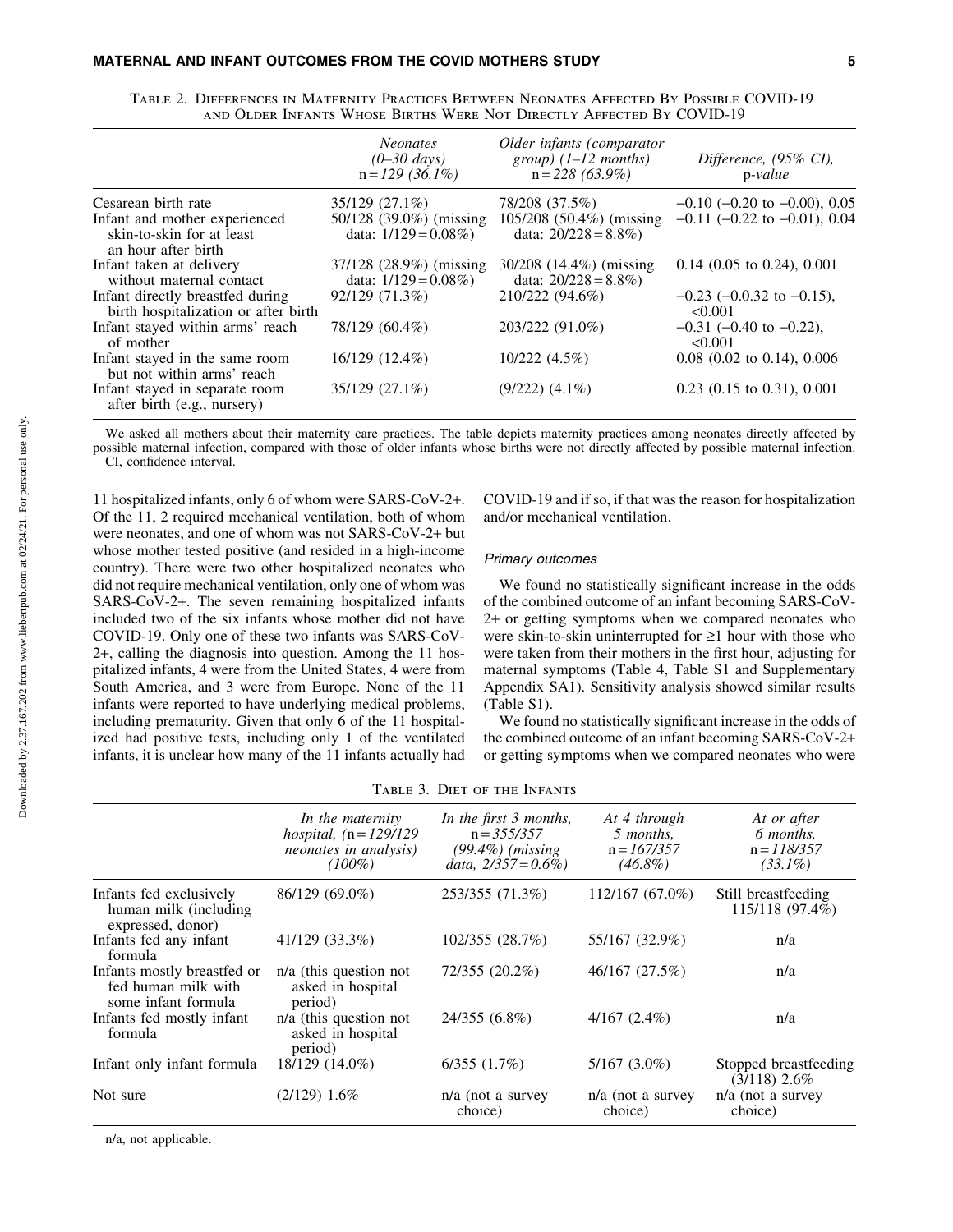|                                                                                                                                                                                                                                                                                                                | Unadjusted OR<br>or risk ratio<br>$(95\% \; CI)$ | $p-value$                                                                      | aOR (95% CI)                                 | p-value                                                                                          | Adjustment<br>variables |
|----------------------------------------------------------------------------------------------------------------------------------------------------------------------------------------------------------------------------------------------------------------------------------------------------------------|--------------------------------------------------|--------------------------------------------------------------------------------|----------------------------------------------|--------------------------------------------------------------------------------------------------|-------------------------|
| Primary outcomes: effects of maternity care practices on infant SARS-CoV-2 outcomes<br>Odds of combined outcome of $OR = 1.52$<br>neonate becoming SARS-<br>$CoV-2+$ or getting COVID-<br>19 symptoms by skin-to-skin<br>care for at least 1 hour,<br>compared with baby being<br>taken (adjusted $n = 126$ ), | $(0.26 - 8.79)$                                  | 0.64                                                                           | $1.44(0.25-8.36)$                            | 0.68                                                                                             | Maternal<br>symptoms    |
| (unadjusted $n = 128$ )<br>Odds of combined outcome of $OR = 1.38$<br>neonate becoming SARS-<br>$CoV-2+$ or getting symptoms<br>by infant rooming in at arms'<br>reach, compared to baby<br>being in a separate room<br>$(n=127)$                                                                              | $(0.26 - 7.17)$                                  | 0.71                                                                           | $1.42(0.26 - 7.55)$                          | 0.68                                                                                             | Maternal<br>symptoms    |
| Odds of combined outcome of $OR = 0.86$<br>neonate becoming SARS-<br>$CoV-2+$ or getting<br>symptoms by direct<br>breastfeeding, compared<br>with feeding any type of<br>milk without direct<br>breastfeeding $(n=127)$                                                                                        | $(0.24 - 3.12)$                                  | 0.82                                                                           | $0.88(0.24 - 3.24)$                          | 0.85                                                                                             | Maternal<br>symptoms    |
| Risk of combined outcome of<br>neonate becoming SARS-<br>$CoV-2+$ or getting<br>symptoms by direct<br>breastfeeding, compared to<br>feeding human milk<br>without direct breastfeeding<br>$(n=77)$                                                                                                             | Risk<br>$ratio = 0.29$<br>$(0.06 - 1.25)$        | Two-sided<br>Fisher's exact<br>$p = 0.15$                                      | n/a                                          | n/a                                                                                              | n/a                     |
| Risk of neonatal hospitalization Risk<br>if neonate roomed-in at<br>arms' reach compared with<br>separate room $(n=129)$                                                                                                                                                                                       | ratio = $0.22$<br>$(0.02 - 2.04)$                | Two-sided<br>Fisher's exact<br>$p = 0.23$                                      | n/a                                          | n/a                                                                                              | n/a                     |
| Risk of neonatal hospitalization Risk<br>if neonate experienced at<br>least 1 hour of skin-to-skin<br>contact compared with being<br>taken $(n = 129)$                                                                                                                                                         | ratio = $0.52$<br>$(0.05 - 4.86)$                | Two-sided<br>Fisher's exact<br>$p = 1.00$ (risk<br>difference CI<br>crosses 0) | n/a                                          | n/a                                                                                              | n/a                     |
| Risk of neonatal hospitalization Risk<br>if exclusively breastfed<br>directly vs. fed human milk<br>not directly $(n=77)$                                                                                                                                                                                      | ratio = $0.12$<br>$(-0.34)$ to<br>0.12)          | Two-sided<br>Fisher's exact<br>$p = 0.19$                                      | n/a                                          | n/a                                                                                              | n/a                     |
| Risk of neonatal hospitalization Risk<br>if exclusively breastfed<br>directly vs. any milk not fed<br>directly $(n=125)$                                                                                                                                                                                       | ratio = $0.29$<br>$(0.03 - 2.71)$                | Two-sided<br>Fisher's exact<br>$p = 0.34$                                      | n/a                                          | n/a                                                                                              | n/a                     |
| Secondary outcome: effect of exclusive breastfeeding on SARS-CoV-2 transmission and symptoms in older infants<br>Odds of combined outcome of<br>$in$ fants $>1$ month becoming<br>SARS-CoV-2+ or getting<br>symptoms by exclusive<br>breastfeeding in the first<br>3 months of life $(n=218)$                  | $OR = 1.34$<br>$(0.26 - 7.18)$                   | $p = 0.87$ , p for<br>trend = $0.42$<br>by intensity of<br>breastfeeding       | 1.19 (0.07–19.36) Adjusted $p=0.90$ Maternal | for exclusive<br>breast-feeding,<br>p for<br>trend = $0.43$<br>for intensity of<br>breastfeeding | symptoms<br>(continued) |

Table 4. Summary of Outcomes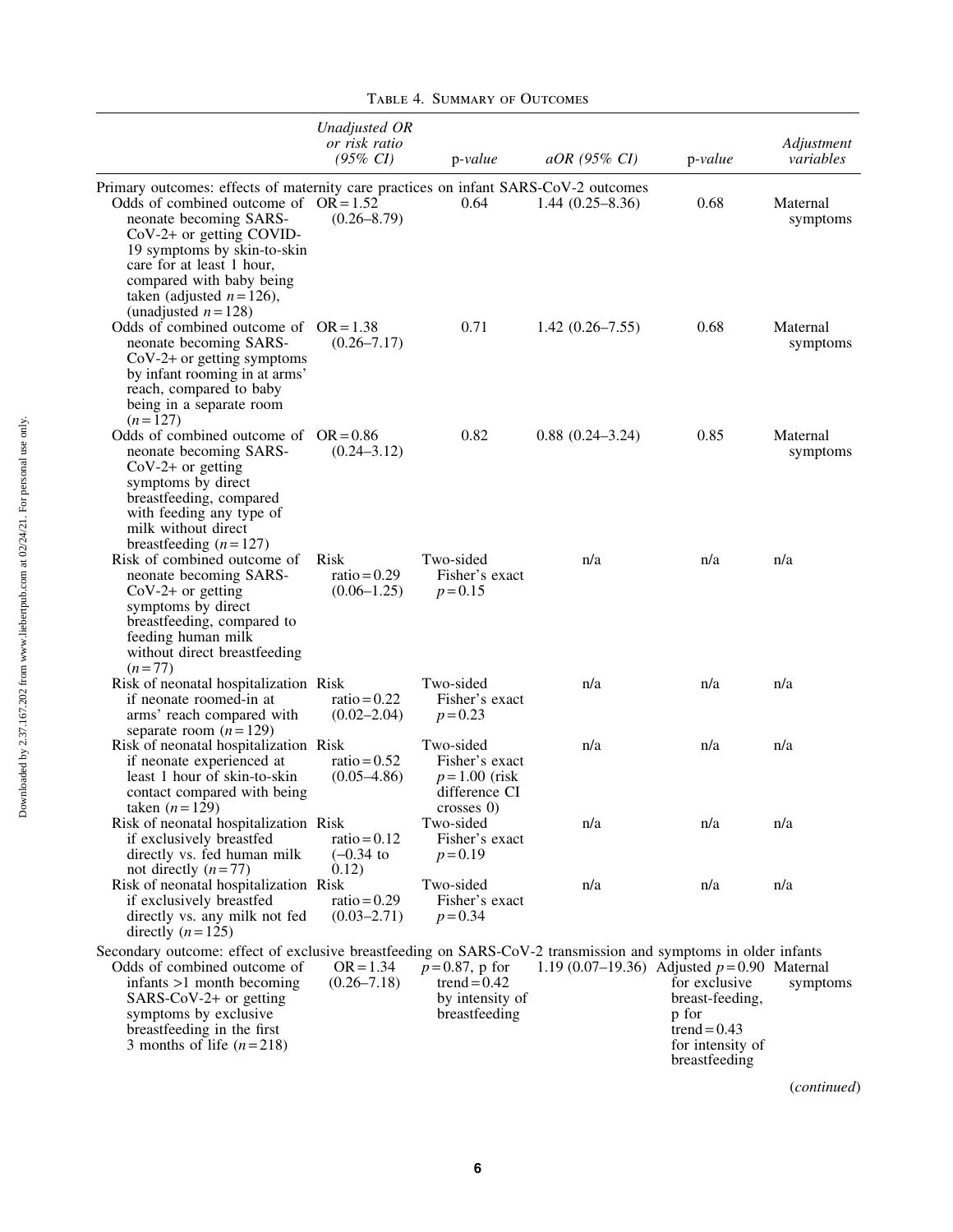|                                                                                                                                                                                                                                                                                                     | Unadjusted OR                                    |                                                                          |                                      |                                                                                                 |                                                |
|-----------------------------------------------------------------------------------------------------------------------------------------------------------------------------------------------------------------------------------------------------------------------------------------------------|--------------------------------------------------|--------------------------------------------------------------------------|--------------------------------------|-------------------------------------------------------------------------------------------------|------------------------------------------------|
|                                                                                                                                                                                                                                                                                                     | or risk ratio<br>$(95\% \; CI)$                  | $p-value$                                                                | $aOR$ (95% CI)                       | $p-value$                                                                                       | Adjustment<br>variables                        |
| Additional outcome: effect of maternal symptoms on SARS-CoV-2 outcomes in infants (any age)<br>Odds of combined outcome of $OR = 4.87$<br>infants (any age) becoming<br>SARS- $CoV-2+$ or getting<br>symptoms if maternal<br>symptoms were present<br>(COVID+ mothers only)<br>(adjusted $n=221$ ), | $(1.66 - 14.28)$                                 | 0.004                                                                    | $4.50(1.52-13.29)$                   | 0.006                                                                                           | Infant diet in<br>first $3$<br>months          |
| (unadjusted $n=228$ )<br>Odds of combined outcome of $OR = 1.10$<br>infants (neonates) becoming<br>$SARS-CoV-2+$ or getting<br>symptoms by presence of<br>maternal symptoms<br>(COVID+ mothers only)<br>(adjusted $n=98$ ),                                                                         | $(0.19 - 6.32)$                                  | 0.15                                                                     | $1.07(0.18 - 6.30)$                  | 0.15                                                                                            | Infant diet in<br>first $3$<br>months          |
| (unadjusted $n=99$ )<br>Odds of combined outcome of $OR = 2.42$<br>infants (infants $1-12$ months)<br>becoming SARS-CoV-2+ or<br>getting symptoms by<br>presence of maternal<br>symptoms (COVID+<br>mothers only) $(n=123)$                                                                         | $(0.45 - 12.96)$                                 | 0.30                                                                     | $2.38(0.44 - 12.80)$                 | 0.31                                                                                            | Infant diet in<br>first <sub>3</sub><br>months |
| Additional outcomes: effect of maternity practices on exclusive breastfeeding in first 3 months (included mothers who had                                                                                                                                                                           |                                                  |                                                                          |                                      |                                                                                                 |                                                |
| COVID-19 in the first 3 months after giving birth)<br>Odds of infants $>1$ month<br>exclusively breastfeeding at<br>3 months (compared with<br>any other feeding type), if<br>infant was taken at birth,<br>compared with being skin-to<br>skin for at least an hour<br>$(n=175)$                   | $OR = 0.39$<br>$(0.18 - 0.85)$                   | of compliance<br>with<br>uninterrupted<br>skin-to-skin<br>$care = 0.012$ | 0.02, p for trend $0.38$ (0.17–0.84) | $0.02$ , p for trend<br>of compliance<br>with<br>uninterrupted<br>skin-to-skin<br>$care = 0.01$ | Maternal<br>symptoms                           |
| Odds of infants $>1$ month<br>exclusively breastfeeding in<br>first 3 months (compared<br>with any other feeding type),<br>if infant was kept in a<br>separate room, compared<br>with staying within arms'                                                                                          | $OR = 0.26$<br>$(0.12 - 0.56)$                   | $0.001$ , p for<br>trend of<br>distance from<br>mother $< 0.001$         | $0.26(0.12-0.56)$                    | 0.001, p for trend Maternal<br>of distance<br>from mother<br>< 0.001                            | symptoms                                       |
| reach $(n=182)$<br>Odds of infants >1 month<br>exclusively breastfeeding in<br>first 3 months (compared<br>with any other feeding type),<br>if not breastfed directly (with<br>any type of diet), compared<br>with exclusive direct<br>breastfeeding in hospital<br>$(n=182)$                       | $OR = 0.17$<br>$(0.09 - 0.33)$                   | < 0.001                                                                  | $0.17(0.08 - 0.33)$                  | < 0.001                                                                                         | Maternal<br>symptoms                           |
| Risk of infants $>1$ month<br>exclusively breastfeeding in<br>first 3 months (compared<br>with any other feeding type),<br>if fed only human milk but<br>not directly, compared with<br>exclusive direct<br>breastfeeding in hospital<br>$(n=116)$                                                  | <b>Risk</b><br>ratio = $0.74$<br>$(0.45 - 1.25)$ | Two-sided<br>Fisher's exact<br>$p = 0.22$                                | n/a                                  | n/a                                                                                             | n/a                                            |

TABLE 4. (CONTINUED)

aOR, adjusted odds ratio; CI, confidence interval; n/a, not applicable; OR, odds ratio; SARS-CoV-2+, tested positive for SARS-CoV-2.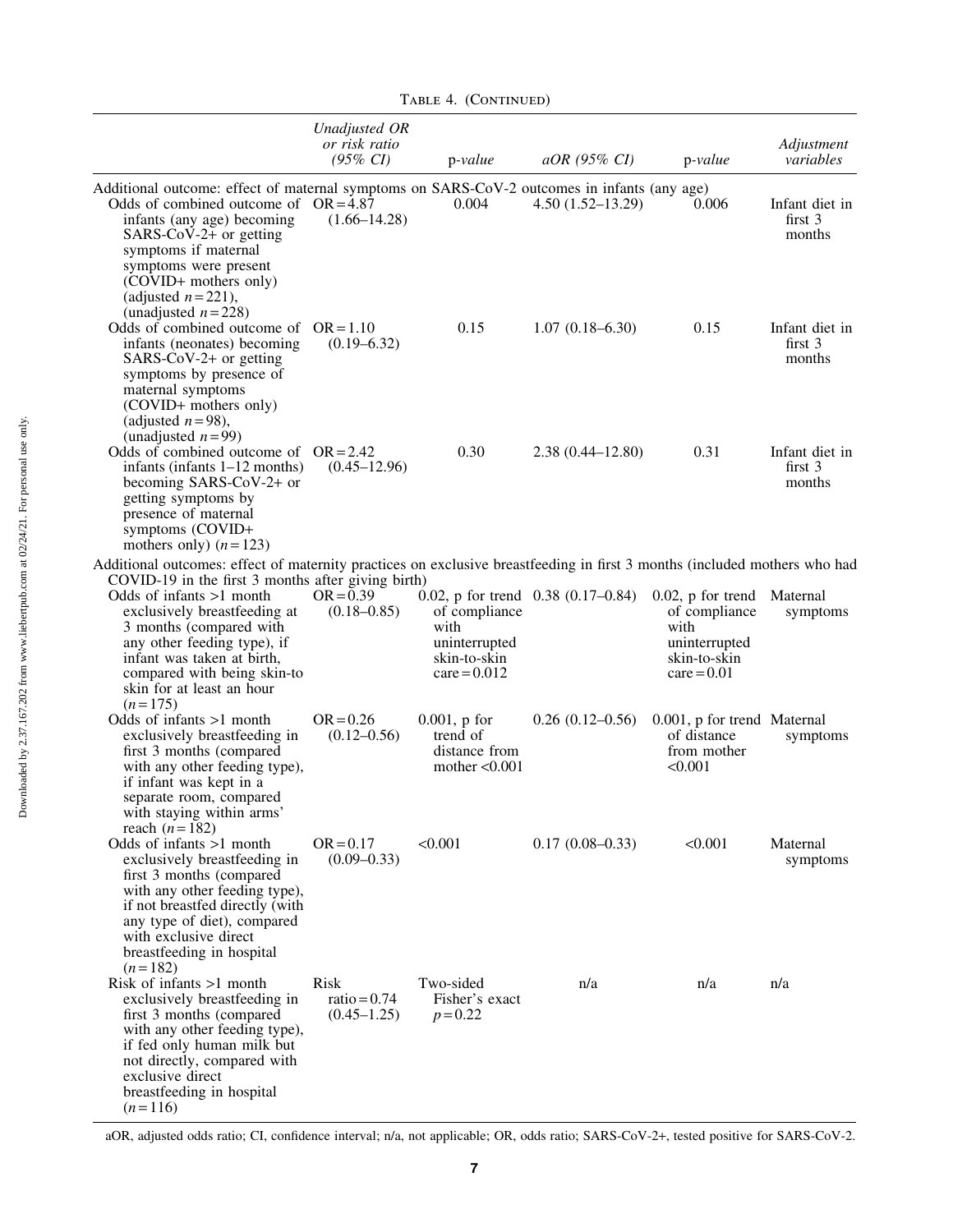rooming-in at arms' reach with those kept in a separate room, adjusting for maternal symptoms. An additional sensitivity analysis showed similar results (Table 4 and Supplementary Appendix SA1).

We also found no significant increase in the risk of the combined outcome of an infant becoming SARS-CoV-2+ or getting symptoms, when we compared direct breastfeeding with feeding human milk by other means. We found no increased odds of this combined outcome compared with feeding any type of milk by other means, adjusting for maternal symptoms.

We found a nonsignificant decreased risk in neonatal hospitalization for each of the three exposures. Of note, the study was underpowered for neonatal outcomes to make a definite conclusion that these three Baby-Friendly practices were noninferior to the alternatives tested.

# Secondary outcomes

We did not find a statistically significant protective effect of exclusive breastfeeding in the first 3 months of life on the combined outcome of contracting SARS-CoV-2 infection or getting symptomatic disease on infants >1 month of age, adjusting for maternal symptoms (Table 4).

'Separation due to COVID-19" was reported in 36 mothers of neonates (27.9%). A large proportion of these mothers (58%) reported feeling ''very upset or distressed'' because of the separation, with 78% reporting at least moderate distress. Nearly one third of separated mothers (29%) were unable to breastfeed once reunited, despite trying. Average length of separation was 6–7 days.

#### Additional outcomes

Our study had a low proportion of mothers reporting that they were asymptomatic in the perinatal period  $(\leq 3)$  days of age), 34%, and a very low proportion, 9%, in the postneonatal period (1–12 months of age). The rate of positive tests in the perinatal period was 7.4% among infants with SARS-CoV-2+ mothers (Table 1). A high proportion of infants were reported to have symptoms and positive SARS-CoV-2 tests. We thus examined if symptomatic mothers were more likely to transmit the virus and found that infants of any age of symptomatic SARS-CoV-2+ mothers had 4.50 times the odds of the combined outcome of becoming SARS-CoV-2+ or getting COVID-19 symptoms compared with mothers who had no symptoms, adjusting for infant diet in the first 3 months of life (95% confidence interval: 1.52–13.29, *p* = 0.006), but no significant increased odds when stratified by infant age (Table 4).

We examined additional effects by looking at disruption of Baby-Friendly practices on breastfeeding outcomes (Table 4). The adjusted odds of exclusive breastfeeding at 3 months was markedly lower if infants were kept in a separate room compared with arms' reach  $(0.26, p=0.001)$  or who were taken from their mother at birth compared to being held skinto-skin for at least an hour at birth  $(0.38, p < 0.017)$ . In addition, infants who did not experience direct breastfeeding had lower odds of exclusive breastfeeding in first 3 months (0.17, *p* < 0.001), compared with any milk not fed directly.

# Discussion

Our study is unique in including participants from 31 countries, in having maternal viewpoints, and in using a unique dataset of subjects. Our study captures maternity care practices in the detail not routinely available in medical records or registries. Lack of rooming-in because of COVID-19 has previously shown to decrease the likelihood of breastfeeding.<sup>22</sup> However, ours is one of the few studies to contribute safety data on the clinically relevant risks of infection with rooming-in at arms' reach, uninterrupted skin-to-skin contact for >1 hour, and direct breastfeeding, at least for predominately breastfed infants.

Our findings contradict those reported in a recent systematic review suggesting that ''separation'' (not defined) is beneficial.<sup>28</sup> To our knowledge, it is also the first study to show the harms of deprivation of skin-to-skin contact and deprivation of direct breastfeeding in the setting of COVID-19. Furthermore, our data show that removing an infant from the mother after birth, keeping an infant in a separate room, and preventing direct breastfeeding, markedly undermine exclusive breastfeeding later in infancy.

Our findings have implications for infant health and survival. Undermining exclusive breastfeeding puts infants at risk of other infections, hospitalization for other lower respiratory tract infections, and increased infant mortality.<sup>29,30</sup> Delayed breastfeeding initiation increases the risk of infant mortality.<sup>31</sup> Skin-to-skin contact is important for thermoregulation of the newborn, glucose homeostasis, bonding, and breastfeeding.<sup>32</sup>

Although our data did not show an association with breastfeeding and protection from SARS-CoV-2 in infants over 1 month old, this finding may be because we had very few infants in our sample who were not at least partially breastfed. The very high proportion of breastfed infants in our sample reflects the fact that we largely distributed the survey through breastfeeding networks. Because few infants with COVID-19 get severely ill, a large sample is required to assess the risk of such rare events.

We noted a higher rate of symptomatic mothers than has been reported in some other studies,<sup>23,24</sup> likely because of selfselection. Our proportion of symptomatic SARS-CoV-2+ mothers in the perinatal period, 62%, is much higher than the 23% reported by the AAP in their registry as of October 3,  $2020$ ,<sup>23</sup> but similar to that seen in the Italian Obstetric Surveillance System,  $72\%$  on admission, $33$  and in one New York hospital system (Presbyterian),  $74\%$ ,<sup>25</sup> nearly half of whose mothers had their symptoms >2 weeks before delivery. Our rate of SARS-CoV-2+ infants in the first 3 days of life, 7.4%, is higher than the AAP reported rate of  $1.7\%$ ,<sup>23</sup> the United Kingdom Obstetric Surveillance System,  $5\%$ <sup>34</sup> in the Spanish data,  $5.2\%$ ,  $27$  and that seen in the worldwide review of infants of over 660 pregnant women with COVID-19,  $4\%$ ,<sup>35</sup> but it is consistent with that seen in the Italian data,  $6.1\%$ <sup>33</sup> and in another New York hospital (Elmhurst),  $6.7\%^{24}$ 

Although it may appear that our neonatal hospitalization rate is high compared with that reported in the literature (5.6 per  $10,000$  livebirths in the United Kingdom),  $36$  we do not have a true numerator, so that even if all 4 hospitalized neonates in our study were American (instead of from 31 countries), our hospitalization rate would be 0.01 per 10,000.

Some studies have shown low infant positivity rates, including the SET-NET data  $(2.6\%)$ ,<sup>37</sup> and the Presbyterian data  $(0\%)$ .<sup>25</sup> However, significant proportions of these mothers were no longer contagious at the time of delivery (64% and 34%, respectively). This may explain low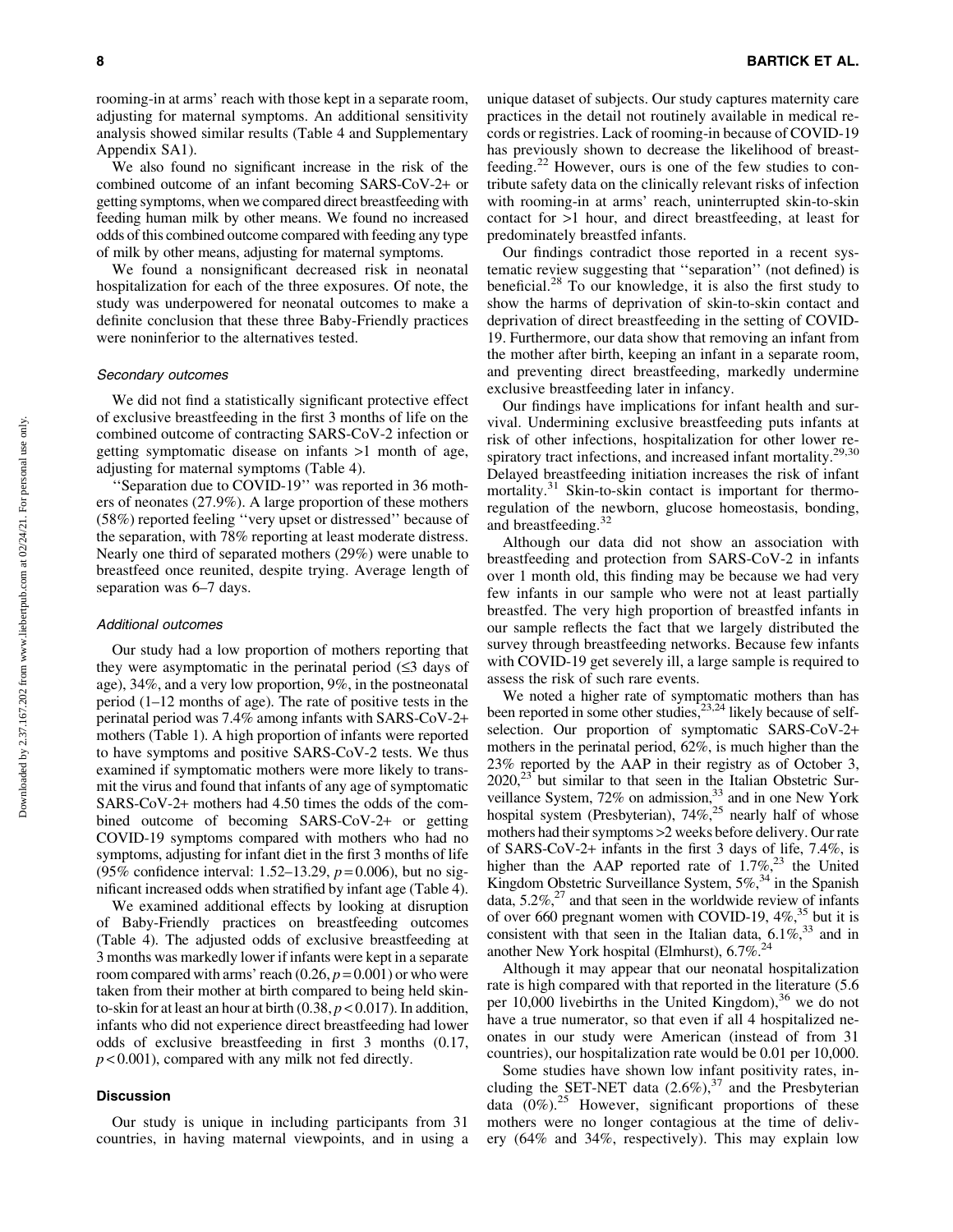infant positivity rates seen in other studies, especially those involving pregnancy registries.

Given international participation, our study is more generalizable than those from a single site or region. We have been able to collect a sizeable amount of data despite COVID-19 cases being relatively few in all series. Nonetheless, given that hospitalization is a rare outcome, very few studies, even those with pooled data, have sufficient power to detect significant effects from any intervention.

An association between symptomatology and contagion has not been previously well described in the literature, and our study adds to the epidemiologic evidence that people with symptoms may indeed be more contagious. This appears to be driven by the greater, but nonsignificant, effect of transmission we found among older infants compared with neonates. Sample sizes in the two individual age categories were likely too small to show effects by themselves, but the combined sample of all infants was significant. However, neonates may indeed be less susceptible to transmission. Recent evidence shows that neonates are not colonized with viruses until later months of life, and breastfed infants are colonized with far fewer viruses.<sup>38</sup> The vast majority of our symptomatic infants had ''mild'' symptoms. The issue of most clinical concern is not mere transmission but serious complications such as hospitalization, and we showed a nonsignificant decrease in risk, not an increase in risk.

Our study is one of the few to examine mothers' experiences of separation, and the harm that this practice can bring both to the success of breastfeeding and to mothers' emotional health, $^{22}$  already at risk during the pandemic.<sup>39</sup> Our finding that 29% of separated mothers who intended to breastfeed were unable to do so is consistent with other reported literature from the pandemic.<sup>22</sup>

As the northern hemisphere enters influenza season, it is worth noting the risks we identified when considering the management of birthing mothers with influenza-like illness. Unlike WHO,<sup>40</sup> CDC currently recommends separation for influenza, $41$  but other measures may suffice, given the harms of separation.

More research is needed on how best to protect infants of symptomatic mothers from severe disease while supporting breastfeeding. In the meantime, we must emphasize meticulous attention to respiratory and hand hygiene for symptomatic mothers, both in the hospital and at home.

Our study is limited by neonatal sample size that did not allow for detection of noninferiority in neonatal outcomes by exposures of interest. The exceptionally low reported hospitalization rate in the literature<sup>36</sup> indicates it may be nearly impossible to demonstrate a clinical benefit from disrupting Baby-Friendly practices. We were also limited by our lack of ability to verify responses with IP addresses, which would have allowed us to verify the global location of a respondent and better confirm genuine responses and eliminate duplicate responses. However, the complex algorithm of the survey response options made it more likely that only genuine respondents would give consistent answers, allowing detection of responses that were not genuine.

Because of self-selection, patients were subject to selection and recall bias, which may have skewed data toward reporting sicker outcomes. We also were limited by lack of access to infant records to verify why infants were hospitalized or mechanically ventilated to confirm COVID-19 diagnoses, and we suspect that some of the hospitalized infants may not have actually had COVID-19. Like most studies, we did not study variables such as hand hygiene, mask use, and use of enclosed cribs.

Like many studies, our study had a very high proportion of breastfed infants; this may limit its generalizability to nonbreastfed infants. Generalizability may be limited because we did not use random sampling. We were also unable to survey mothers without internet access, so we may have undersampled lower income populations, resulting in fewer sicker subjects. Oversampling of breastfeeding subjects in highincome countries may also have undersampled sicker or more vulnerable subjects. We did not specifically ask about bedsharing or sleep practices, which is an issue particularly for older infants, and in some countries where bedsharing may be practiced in delivery settings. We did not capture finer timeframes of infant feeding outcomes, which could be a topic of future research. In addition, we would have liked broader participation from Asia and Africa.

Future research is needed with a larger sample of nonbreastfed infants to further delineate the risks of COVID-19 in such infants, and risks of symptomatic mothers stratified by infant age.

#### Conclusion

Our research contributes to the emerging evidence that skin-to-skin care, rooming-in within arms' reach, and direct breastfeeding may be safe for mothers infected with SARS-CoV-2. Breastfeeding is associated with a decreased risk of hospitalization for lower respiratory tract infection.<sup>42,43</sup> Similar respiratory pathogens are not spread through human milk. Thus, policies to separate mothers and infants could potentially result in increased risk of adverse outcomes for mother and child,<sup>29</sup> including infant respiratory infections, such as SARS-CoV-2 and influenza, particularly if exposed later during infancy. The harms of all forms of separation associated with harms to breastfeeding and maternal stress should prompt medical authorities to question the underlying assumptions of risks and benefits behind any policy decisions that include forms of separation of mothers and infants.

## Acknowledgments

The authors extend their heartfelt thanks to the participating mothers. The authors thank the following people: Fouzia AlHreashy, MD; Talita Balaminut, RN, PhD; Kimarie Bugg, DNP, RN, MPH, IBCLC; Judy Canahuati; Jie Chang, BSN, MBBS, MMed; Mariana Colmenares Castaño, MD, IBCLC; Jeannette T. Crenshaw, DNP, RN; Leah DeShay, BA; Yashika Joshi; Laura Haiek, MD; Rukhsana Haider, MD, PhD; Debbi Heffern; Juliette Hertzhaft-LeRoy, MD, DO, MSc, IBCLC; Annabelle Mackensie, MA (Cantab), IBCLC; Francesca Marchetti, RN, BMid, PhD; RuthAnna Mather, BS; Lissette Moreno, BA; Erika Nehlsen, IBCLC, EFNB; Midori Nishimura, MD, IBCLC; Sara Oberg, MD, MPH, PhD; Jennifer Pintiliano, MD; Sili Recio, BA; Elien Ruow, MD, FABM; Lourdes Santaballa, MS, IBCLC; Francesca Zambri, BSc Mid, PhD; Yushi Zhang, BS.

# Data Sharing Statement

Deidentified individual participant data are not publicly available because of institutional restrictions.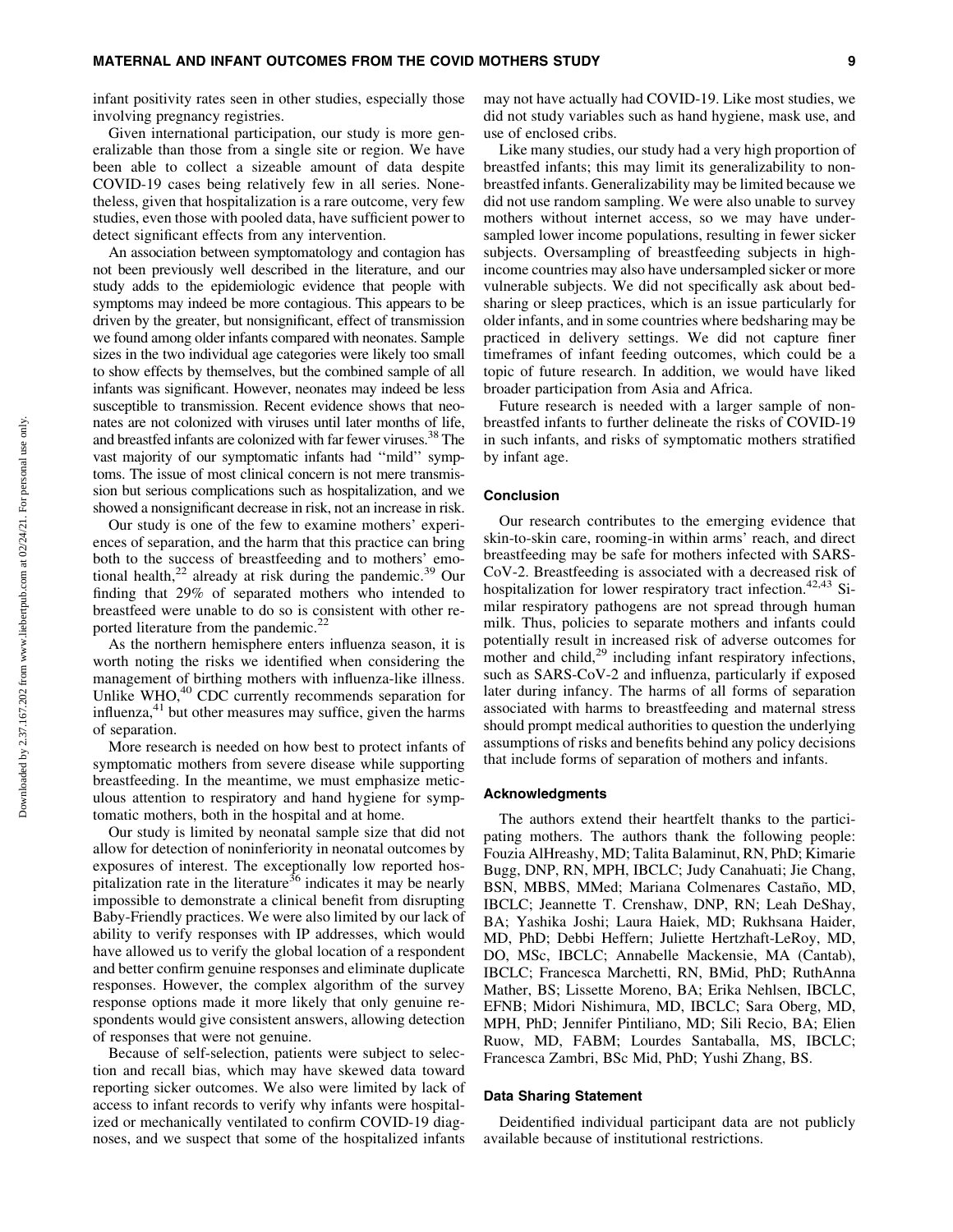#### Authors' Contribution

M.C.B. conceptualized and designed the study, carried out initial and subsequent analyses, helped with data collection, drafted the initial version of the article, performed data analysis, and reviewed and revised the article.

L.F.-W. conceptualized and designed the study, carried out subsequent analyses, and reviewed and revised the article.

V.V. conceptualized and designed the study, helped with data collection, performed translation of survey and recruitment material, reviewed and revised the article.

A.G. and E.M.C. contributed to study design, helped with data collection, performed translation of survey and recruitment material, reviewed and revised the article.

N.B.B., M.-T.H.-A., L.J., and E.D.D. helped with data collection, and reviewed and revised the article. M.-T.H.-A. also performed translation of survey consent material.

J.G. carried out final data analysis and critically reviewed the article.

All authors approved the final version of the article as submitted and agree to be accountable for all aspects of the work.

## Author Disclosure Statement

No authors have financial conflicts of interest to disclose. L.F.-W. works as a consultant and physician lead for Communities and Hospitals Advancing Maternity Practices (CHAMPS) at Boston Medical Center in Boston, MA, and consultant to National Institute for Children's Health Quality. M.C.B. and L.F.-W. serve as unpaid positions on the Board of the Academy of Breastfeeding Medicine. E.M.C. works for the Italian National Committee for UNICEF as the Baby-Friendly Coordinator.

# Funding Information

No funding was received for this article.

# Supplementary Material

Supplementary Table S1 Supplementary Appendix SA1

# **References**

- 1. World Health Organization. Protecting, Promoting, and Supporting Breastfeeding in Facilities Providing Maternity and Newborn Services: The Revised Baby-Friendly Hospital Initiative: Implemention Guidance. Geneva: World Health Organization, 2018.
- 2. World Health Organization. Clinical Management of Severe Acute Respiratory Infection (SARI) When COVID-19 Disease Is Suspected, Interim Guidance, 13 March 2020. Geneva: World Health Organization, 2020.
- 3. UNICEF, Global Nutrition Cluster, GTAM. Infant and Young Child Feeding in the Context of COVID-19, Brief No. 2 (v.1), March 30, 2020. New York: UNICEF, 2020.
- 4. Wang L, Shi Y, Xiao T, et al. Chinese expert consensus on the perinatal and neonatal management for the prevention and control of the 2019 novel coronavirus infection (First edition). *[Ann Transl Med](https://www.liebertpub.com/action/showLinks?pmid=32154287&crossref=10.21037%2Fatm.2020.02.20&citationId=p_25)* 2020;8:47.
- 5. Academy of Breastfeeding Medicine. ABM statement on coronavirus 2019 (Covid-19). Academy of Breastfeeding

Medicine. Available at [www.bfmed.org/abm-statement](http://www.bfmed.org/abm-statement-coronavirus)[coronavirus](http://www.bfmed.org/abm-statement-coronavirus). Published 2020. Updated March 10, 2020. (accessed March 28, 2020).

- 6. Davanzo R, Moro G, Sandri F, et al. Breastfeeding and coronavirus disease-2019: Ad interim indications of the Italian Society of Neonatology endorsed by the Union of European Neonatal & Perinatal Societies. *[Matern Child](https://www.liebertpub.com/action/showLinks?pmid=32243068&crossref=10.1111%2Fmcn.13010&citationId=p_27) [Nutr](https://www.liebertpub.com/action/showLinks?pmid=32243068&crossref=10.1111%2Fmcn.13010&citationId=p_27)* 2020;16:e13010.
- 7. American Academy of Pediatrics. FAQs: Management of infants born to mothers with suspected or confirmed COVID-19 (updated Sept 10, 2020). American Academy of Pediatrics. Available at [https://services.aap.org/en/pages/](https://services.aap.org/en/pages/2019-novel-coronavirus-covid-19-infections/clinical-guidance/faqs-management-of-infants-born-to-covid-19-mothers/) [2019-novel-coronavirus-covid-19-infections/clinical-guid](https://services.aap.org/en/pages/2019-novel-coronavirus-covid-19-infections/clinical-guidance/faqs-management-of-infants-born-to-covid-19-mothers/) [ance/faqs-management-of-infants-born-to-covid-19-mothers/.](https://services.aap.org/en/pages/2019-novel-coronavirus-covid-19-infections/clinical-guidance/faqs-management-of-infants-born-to-covid-19-mothers/) Published 2020. (accessed October 11, 2020).
- 8. Centers for Disease Control and Prevention. Evaluation and management considerations for neonates at risk for COVID-19 (updated August 3, 2020). US Department of Health and Human Services. Available at [www.cdc](http://www.cdc.gov/coronavirus/2019-ncov/hcp/caring-for-newborns.html) [.gov/coronavirus/2019-ncov/hcp/caring-for-newborns.html.](http://www.cdc.gov/coronavirus/2019-ncov/hcp/caring-for-newborns.html) Published 2020. (accessed August 20, 2020).
- 9. Philippine Obstetrical and Gynecological Society (Foundation), Phlippine Pediatric Society. Clinical Approach to the Management of COVID-19 in Pregnancy and the Newborn (May 7, 2020). Manila: Philippine Obstetrical and Gynecological Society (Foundation), 2020.
- 10. Ministry of Health of Malaysia. Guidelines on Management of CORONAVIRUS Disease 2019 (COVID 19) in Neonates- Annex 31 (March 24, 2020). Kuala Lumpur: Ministry of Health, 2020.
- 11. Favre G, Pomar L, Qi X, et al. Guidelines for pregnant women with suspected SARS-CoV-2 infection. *[Lancet](https://www.liebertpub.com/action/showLinks?pmid=32142639&crossref=10.1016%2FS1473-3099%2820%2930157-2&citationId=p_32) [Infect Dis](https://www.liebertpub.com/action/showLinks?pmid=32142639&crossref=10.1016%2FS1473-3099%2820%2930157-2&citationId=p_32)* 2020;20:652–653.
- 12. World Health Organization. Breastfeeding and COVID-19. Scientific Brief, 23 June 2020 Web site. Available at [www](http://www.who.int/news-room/commentaries/detail/breastfeeding-and-covid-19) [.who.int/news-room/commentaries/detail/breastfeeding-and](http://www.who.int/news-room/commentaries/detail/breastfeeding-and-covid-19)[covid-19.](http://www.who.int/news-room/commentaries/detail/breastfeeding-and-covid-19) Published 2020. Updated June 23, 2020. (accessed October 16, 2020).
- 13. Royal College of Obstetricians and Gynaecolgists. Coronavirus (COVID-19) Infection and Pregnancy, version 2. London: RCOG; March 13, 2020.
- 14. IHAN (Iniciativa para la humanización de la asistencia al nacimiento y la lactancia). Nacimiento y lactancia materna ante la pandemia de Coronavirus COVID-19. Madrid: IHAN, 2020.
- 15. Ministerio de Salud de Chile. Recomendación lactancia materna e infección por COVID-19. Government of Chile. Available at [https://diprece.minsal.cl/temas-de-salud/](https://diprece.minsal.cl/temas-de-salud/temas-de-salud/guias-clinicas-no-ges/guias-clinicas-no-ges-enfermedades-transmisibles/covid-19/recomendaciones/recomendacion-deberian-las-madres-infectadas-covid-19-amamantar-vs-no-amamantar-a-sus-hijos-o-hijas/) [temas-de-salud/guias-clinicas-no-ges/guias-clinicas-no-ges](https://diprece.minsal.cl/temas-de-salud/temas-de-salud/guias-clinicas-no-ges/guias-clinicas-no-ges-enfermedades-transmisibles/covid-19/recomendaciones/recomendacion-deberian-las-madres-infectadas-covid-19-amamantar-vs-no-amamantar-a-sus-hijos-o-hijas/)[enfermedades-transmisibles/covid-19/recomendaciones/rec](https://diprece.minsal.cl/temas-de-salud/temas-de-salud/guias-clinicas-no-ges/guias-clinicas-no-ges-enfermedades-transmisibles/covid-19/recomendaciones/recomendacion-deberian-las-madres-infectadas-covid-19-amamantar-vs-no-amamantar-a-sus-hijos-o-hijas/) [omendacion-deberian-las-madres-infectadas-covid-19-amam](https://diprece.minsal.cl/temas-de-salud/temas-de-salud/guias-clinicas-no-ges/guias-clinicas-no-ges-enfermedades-transmisibles/covid-19/recomendaciones/recomendacion-deberian-las-madres-infectadas-covid-19-amamantar-vs-no-amamantar-a-sus-hijos-o-hijas/) [antar-vs-no-amamantar-a-sus-hijos-o-hijas/.](https://diprece.minsal.cl/temas-de-salud/temas-de-salud/guias-clinicas-no-ges/guias-clinicas-no-ges-enfermedades-transmisibles/covid-19/recomendaciones/recomendacion-deberian-las-madres-infectadas-covid-19-amamantar-vs-no-amamantar-a-sus-hijos-o-hijas/) Published 2020. (accessed October 25, 2020).
- 16. Giusti A, Zambri F, Marchetti F, et al. [Interim Indications for Pregnancy, Childbirth, Breastfeeding and Care of Very Young Children 0-2 Years in Response to the COVID-19 Emergency (31 May 2020)]. Rome: ISS, 2020.
- 17. Calil VMLT, Krebs VLJ, Carvalho WB. Guidance on breastfeeding during the Covid-19 pandemic. *Rev Assoc Med Bras (1992)* 2020;66:541–546.
- 18. Stuebe A. Should infants be separated from mothers with COVID-19? First, no harm. *[Breastfeed Med](https://www.liebertpub.com/action/showLinks?system=10.1089%2Fbfm.2020.29153.ams&citationId=p_39)* 2020;15:351– 352.